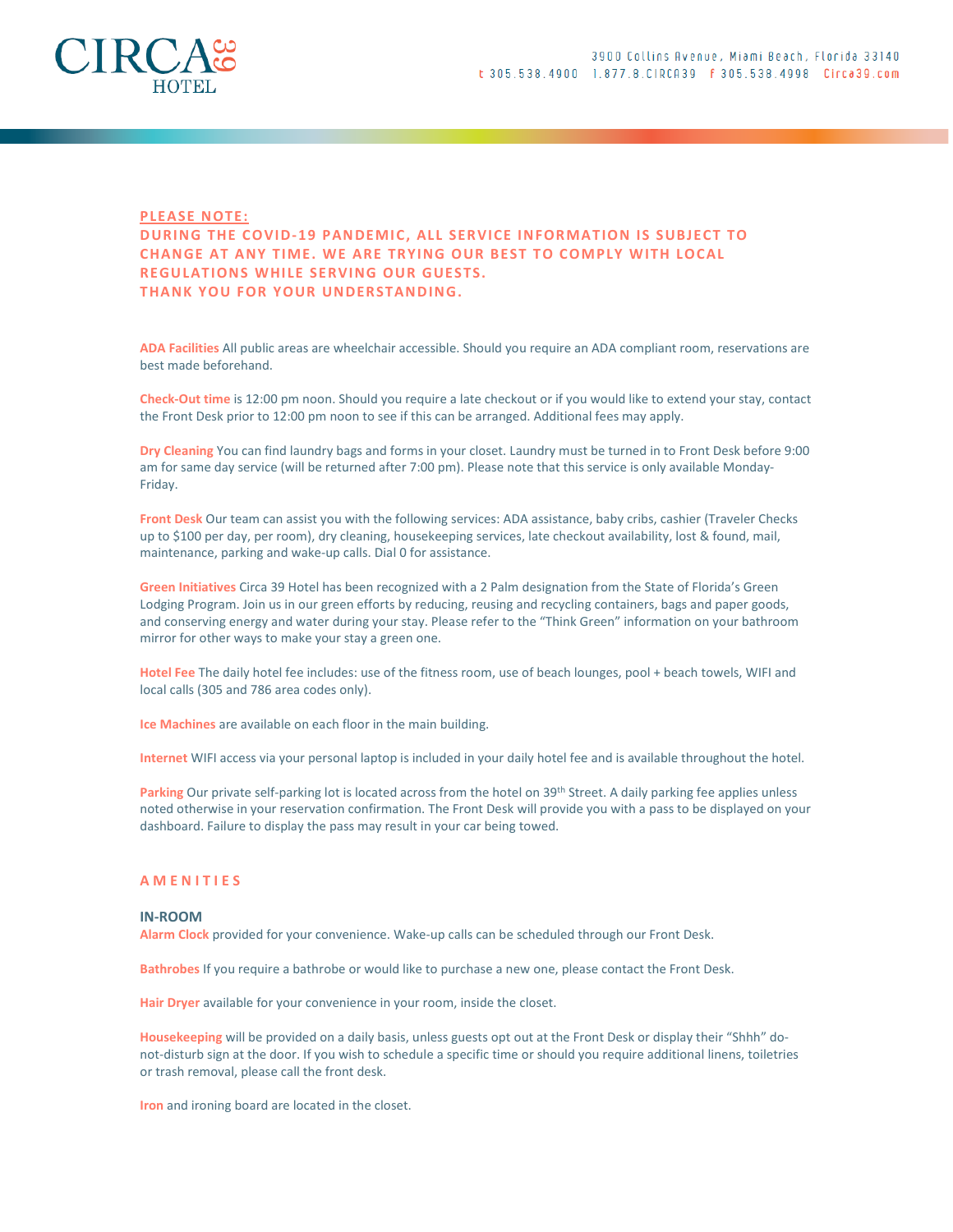

Phone & Messages Your phone is equipped with a message system. Please dial #611 to listen to your messages. Dialing instructions can be found on your in-room Telephone Service Card.

Refrigerator located in your closet. Please ensure that you remove all food & drinks upon your departure.

Safe is provided for the protection of your personal belongings. Please leave the safe door open upon departure. Instructions on how to use it can be found on the safe.

Towels for the pool & beach are available inside the closet. Please note that if towels are missing from the rooms upon checkout, \$35 per towel will be charged to your room. Please do not take your white bathroom towels to the pool or beach.

TV A Channel list can be found on the TV Guide Card.

Water Two bottles of water are available daily for purchase in your room.

# **HOTEL**

Beach Services Lounge chairs (usage included in the daily hotel fee) are available for our guests in a specific beach area near 39th street. Umbrellas are available for rent. Please note that there is no lifeguard on duty so please swim safely.

Fitness Room is located in the main building basement and is currently open for 2 persons at the same time. You may make reservations at the front desk. Please note that guests under the age of 16 are not allowed in the gym. Open from 6:00 am – 11:00 pm.

Pool loungers & poolside seating arrangements are available for your enjoyment. Enjoy drinks with your friends and family, or just lay back, relax, and breathe…you're here to enjoy. Please be careful, there is NO lifeguard on duty. Pool closes at 8:00 pm as per County ordinance.

## F O O D & D R I N K

#### BREAKFAST

We are serving a complimentary grab & go breakfast in the morning, which includes coffee or tea, choice of water, orange juice or apple juice, a croissant and a whole fruit. Breakfast bags can be picked up from Wunderbar from 7:00 am to 11:00 am daily. Due to CDC regulations, we currently cannot serve our regular buffet.

## **WUNDERBAR**

Our quirky lobby bar serves cocktail favorites, beers and wines from around the world, with a focus on rum. You may take your drinks to the pool deck if ordered in a plastic to-go cup. Service hours may be extended according to business levels. Regular hours are 11:00 am to 8:30 pm.

#### JULES KITCHEN

Our front porch café welcomes you with feel-good food from far-flung places, including hearty all-day café selections, tapas-style small plates, healthy salads, delicious burgers, fresh sandwiches and signature Jules Kitchen mains. Open: Daily, 11 am - 6 pm

## MEETINGS & EVENTS

We offer an intimate location for small business groups or social events looking for original style and personality, quality and service. Two meeting rooms for 18 and 30 attendees respectively offer creative and bright spaces while our lushly landscaped pool deck and our tranquil courtyard provide "Miami Style" options for break-outs, meals,